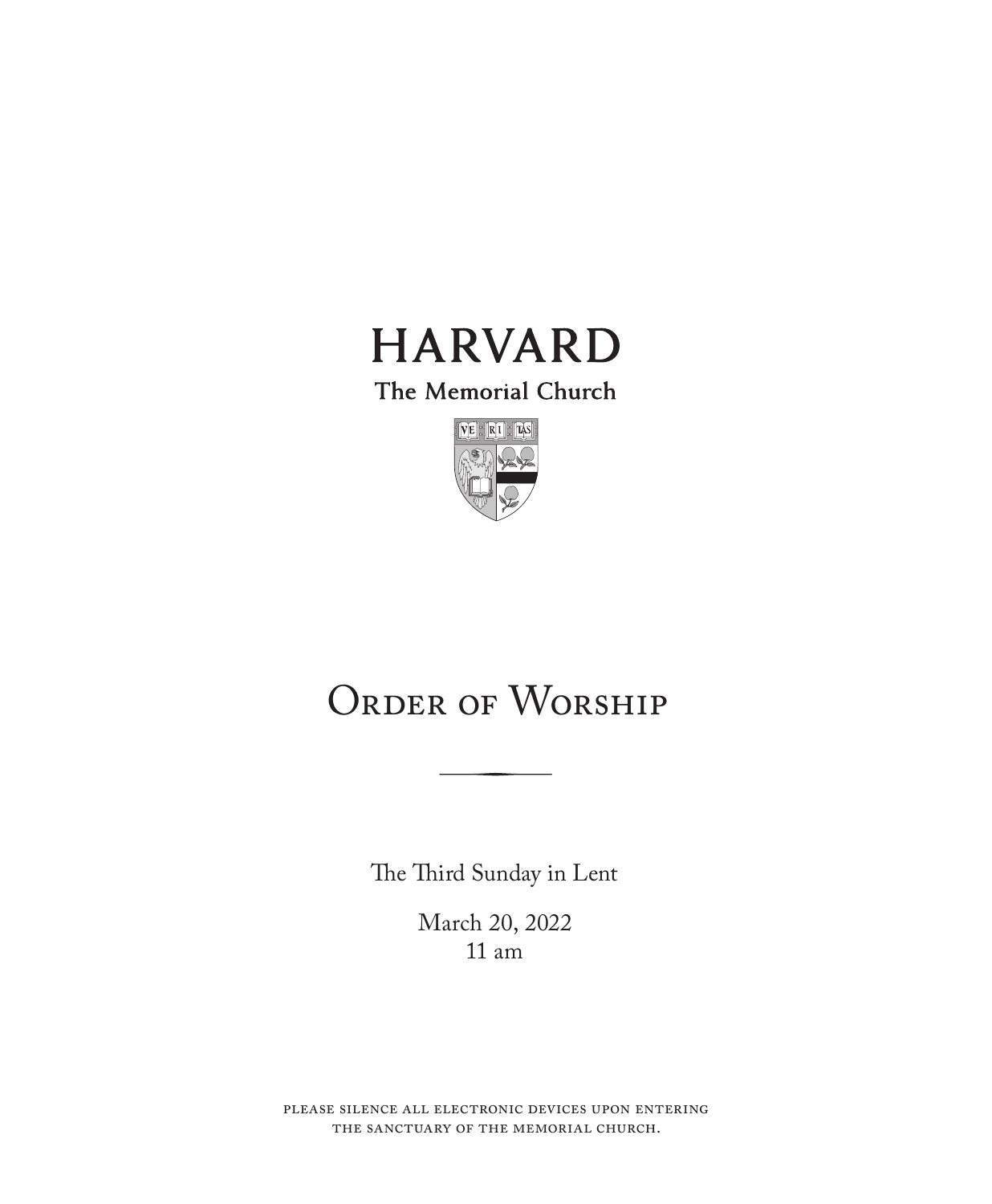# ORDER OF WORSHIP

#### **PRELUDE**

So Fades the Lovely Blooming Flower (1977) *George Shearing (1919–2011)* Once More, My Soul (1977)

#### HYMN IN PROCESSION

No. 146, "Jesus, Who This Our Lententide" *Rockingham The congregation stands and remains masked while singing.*

#### CALL TO WORSHIP

#### *from Psalm 130 & Isaiah 2*

| Minister: | Out of the depths we cry to you, O God.<br>God, hear our voice!                                                        |
|-----------|------------------------------------------------------------------------------------------------------------------------|
| People:   | Let your ears be attentive<br>to the voice of our supplications!                                                       |
| Minister: | If you should mark iniquities, O God,<br>who of us could stand?                                                        |
| People:   | But there is forgiveness with you;<br>and plenteous redemption.                                                        |
| Minister: | I wait for the Lord, my soul waits,<br>and in God's word I hope.                                                       |
| People:   | My soul waits for the Lord<br>more than those who watch for the morning,<br>more than those who watch for the morning. |
| Minister: | Come, let us set out in the light of the Lord.                                                                         |

#### **CONFESSION**

#### *In unison:*

Eternal God, in whom we live and move and have our being, whose face is hidden from us by our sin, and whose mercy we forget: cleanse us from all offenses, and deliver us from proud thoughts and vain desires; that humbly we may draw near to thee, confessing our faults, confiding in thy grace, and finding in thee our refuge and our strength, through Jesus Christ our Lord.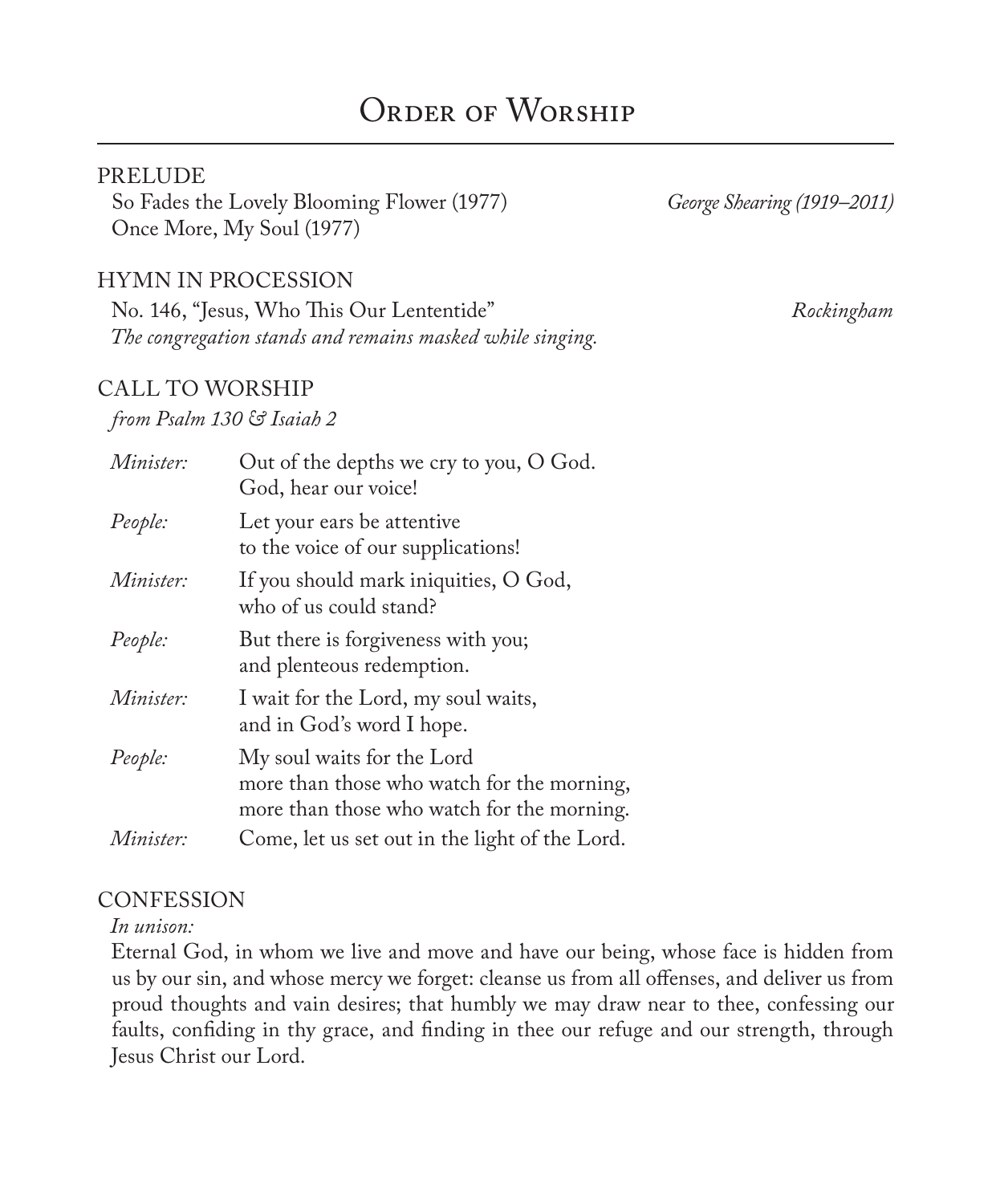#### ASSURANCE OF PARDON

HYMN

No. 141, "The Glory of These Forty Days" *Erhalt uns, Herr The congregation stands and remains masked while singing.*

#### THE PEACE & GREETING

*All are invited to join in the singing of Hymn No. 27, stanza 1.*

#### **OFFERTORY**

*The offering collected goes directly to fund the Memorial Church Grants Committee's recipient organizations and their important work in our local communities. Ushers will begin collection from the front of the church. Checks can be written to the Memorial Church with the memo line "Grants Committee." You may also donate online at https://memorialchurch.harvard.edu/donate* 

Psalm 63:1–9 *Deus, Deus meus Tone II.1 Sung by the choir* O God, thou art my God; early will I seek thee. My soul thirsteth for thee, my flesh also longeth after thee, in a barren and dry land where no water is. Thus have I looked for thee in the sanctuary, that I might behold thy power and glory. For thy loving-kindness is better than the life itself: my lips shall praise thee. As long as I live will I magnify thee in this manner, and lift up my hands in thy Name. My soul shall be satisfied, even as it were with marrow and fatness, when my mouth praiseth thee with joyful lips. Have I not remembered thee in my bed, and thought upon thee when I was waking? Because thou hast been my helper; therefore under the shadow of thy wings will I rejoice. My soul hangeth upon thee; thy right hand hath upholden me.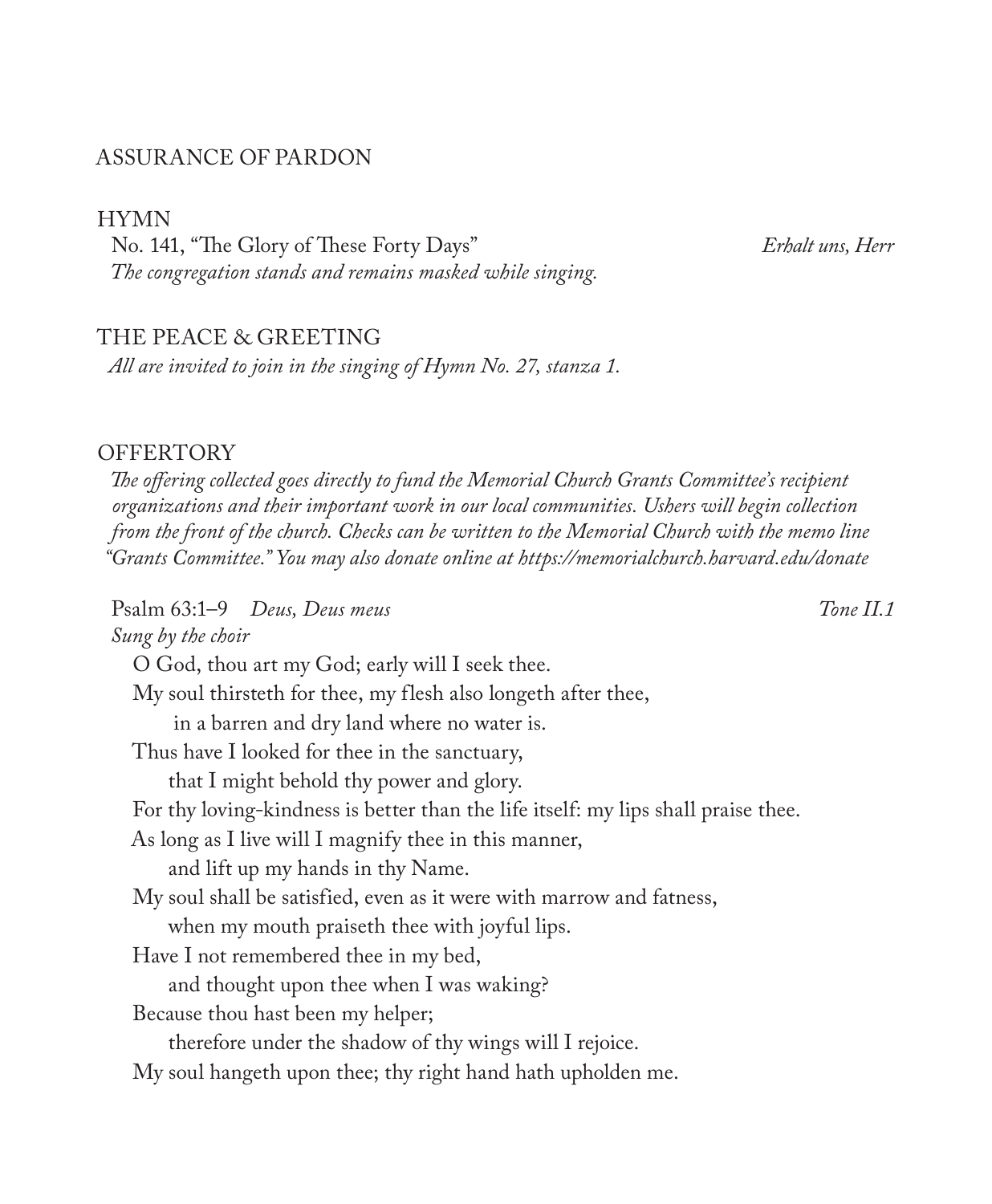#### DOXOLOGY

*The congregation stands and remains masked while singing.* Praise God, from whom all blessings flow. Praise God, all people here below. Praise God above, ye heavenly host. Creator, Christ, and Holy Ghost. Amen.

# FIRST LESSON

Proverbs 6:12–19 *Pew Bible, page 551 (OT)*

#### ANTHEM "Come, Ye Disconsolate" from *Melodious Accord* (1974) *Alice Parker (b. 1925)*

Come, ye disconsolate, where'er ye languish, Come, at the shrine of God fervently kneel; Here bring your wounded hearts; here tell your anguish; Earth has no sorrow that heaven cannot heal.

Joy of the desolate, light of the straying, Hope when all others die, fadeless and pure; Here speaks the Comforter, in God's name saying, "Earth has no sorrow that Heaven cannot cure."

Here see the Bread of Life, see waters flowing Forth from the throne of God, pure from above. Come to the feast of love; come, ever knowing Earth has no sorrow but heaven can remove.

*St. 1 & 2: Thomas Moore (1779-1852), St. 3: Thomas Hastings (1784-1872)*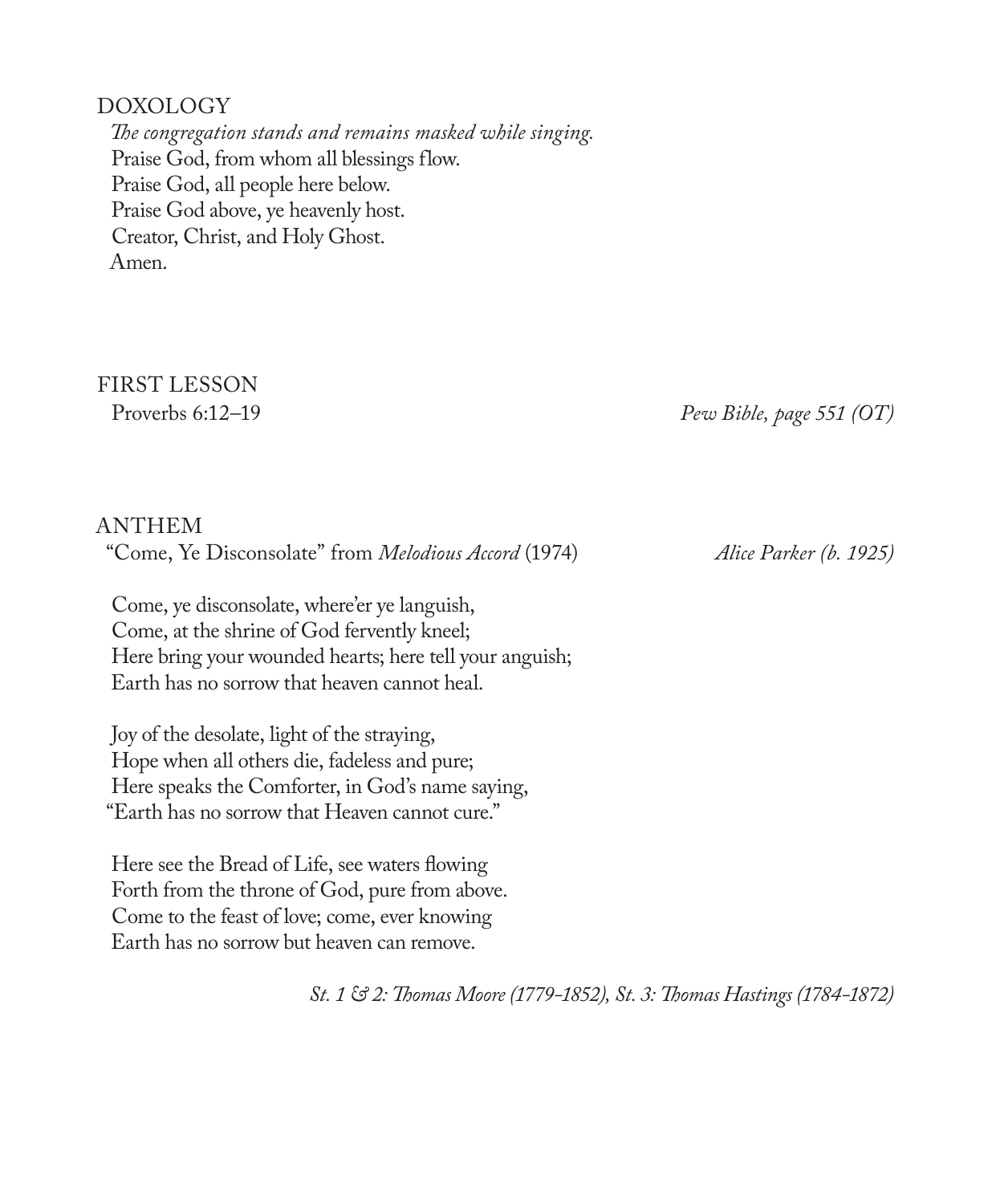SECOND LESSON<br>Ephesians 5:21–33

Ephesians 5:21–33 *Pew Bible, page 172 (NT)*

# ANTHEM<br>Wondrous Love

Wondrous Love *Traditional American folk hymn*

What wondrous love is this, O my soul, O my soul! What wondrous love is this, O my soul! What wondrous love is this that caused the Lord of bliss to bear the dreadful curse for my soul, for my soul, to bear the dreadful curse for my soul!

When I was sinking down, sinking down, sinking down, when I was sinking down, sinking down, when I was sinking down beneath God's righteous frown, Christ laid aside his crown for my soul, for my soul, Christ laid aside his crown for my soul.

To God and to the Lamb I will sing, I will sing; to God and to the Lamb I will sing; to God and to the Lamb, who is the great I AM, while millions join the theme, I will sing, I will sing, while millions join the theme, I will sing.

And when from death I'm free, I'll sing on, I'll sing on; and when from death I'm free, I'll sing on. And when from death I'm free, I'll sing his love for me, and through eternity I'll sing on, I'll sing on, and through eternity I'll sing.

## THE PRAYERS OF THE PEOPLE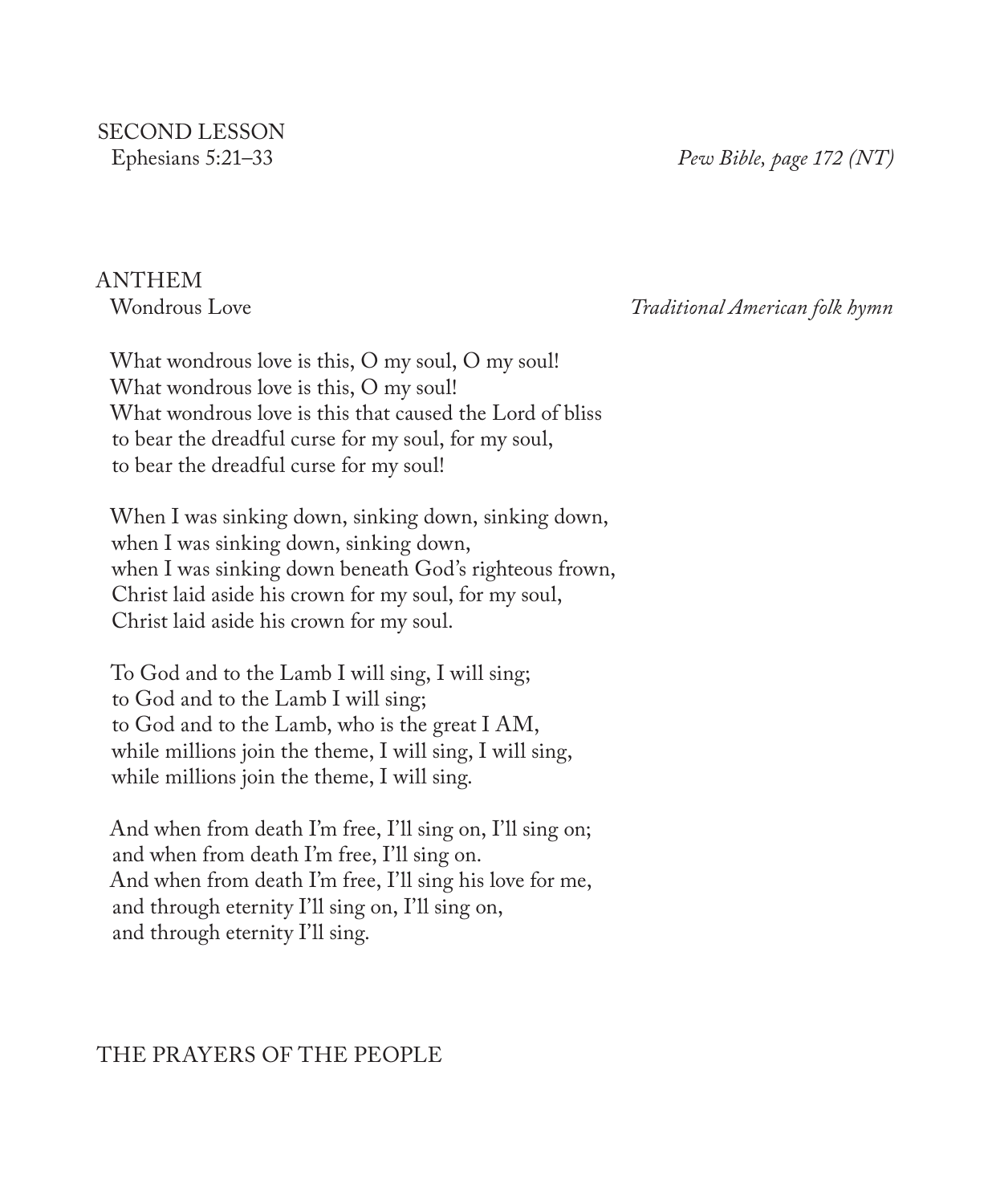#### THE LORD'S PRAYER

#### *In unison:*

Our Father, who art in heaven, hallowed be thy name. Thy kingdom come. Thy will be done, on earth, as it is in heaven. Give us this day our daily bread. And forgive us our trespasses, as we forgive those who trespass against us. And lead us not into temptation, but deliver us from evil. For thine is the kingdom, and the power, and the glory, for ever and ever. Amen.

# *The congregation remains seated.*  $\overline{\mathbb{Q}}^{\flat}$ And through these days of pen - i - tence, and  $\overline{\mathbb{Q}}^{\flat}$ through thy pas - sion - tide, yea, ev - er - more, in  $\overline{\mathbb{Q}}^{\flat}$ life and death, Je - sus, with us a - bide. **■** <sup>œ</sup> <sup>œ</sup> <sup>œ</sup> <sup>œ</sup> ˙. <sup>œ</sup> <sup>œ</sup> <sup>œ</sup> <sup>œ</sup> <sup>œ</sup>  $\bullet$   $\bullet$   $\bullet$   $\bullet$   $\bullet$   $\bullet$   $\bullet$   $\bullet$

#### PRAYER RESPONSE

#### SERMON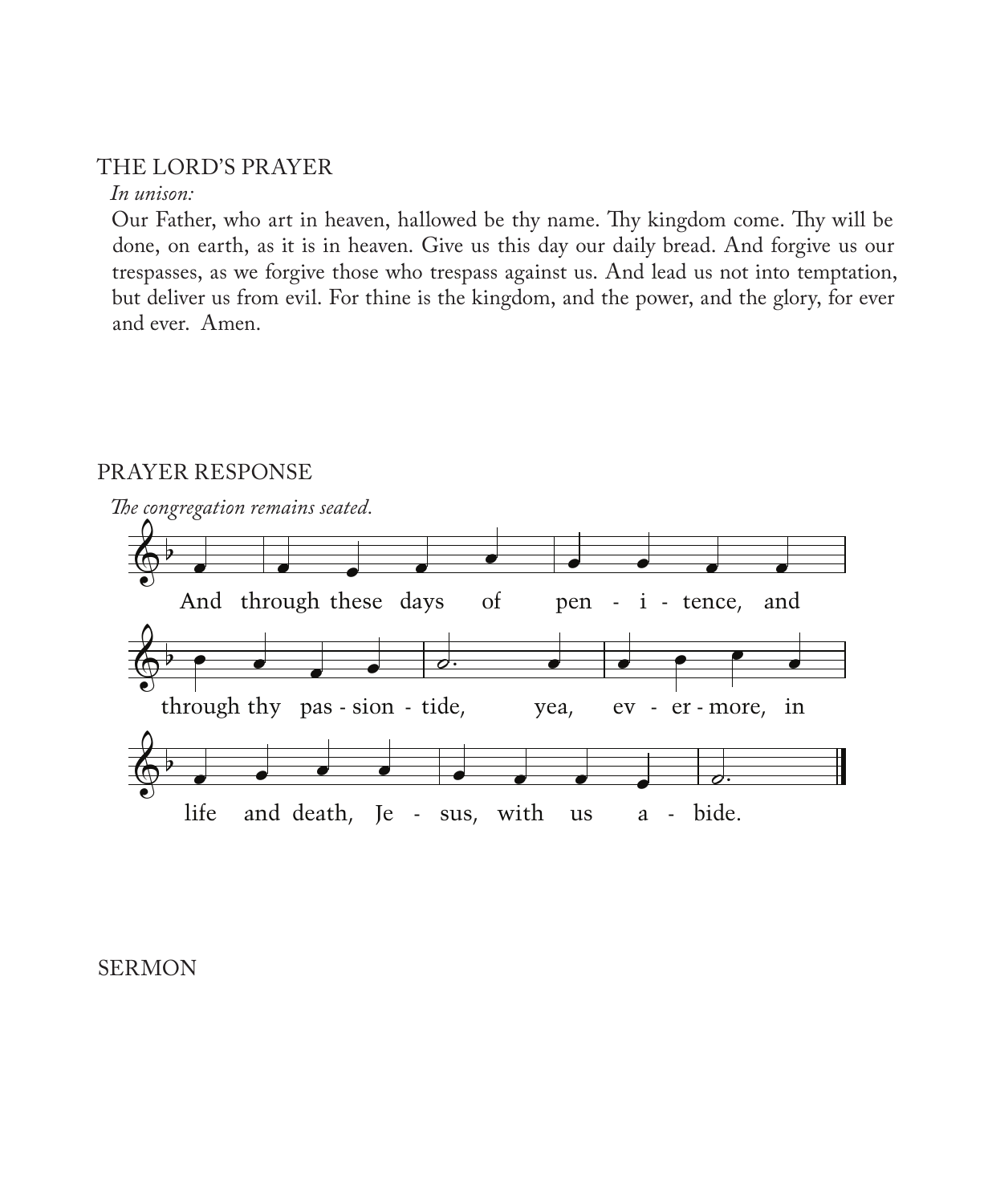HYMN

No. 144, "Now Let Us All with One Accord" *Gonfalon Royal The congregation stands and remains masked while singing.*

#### BENEDICTION

POSTLUDE "In Your Presence Is Fullness of Joy" *Patricia Van Ness (b. 1951)* from *Pastoral Suite* (2006–07)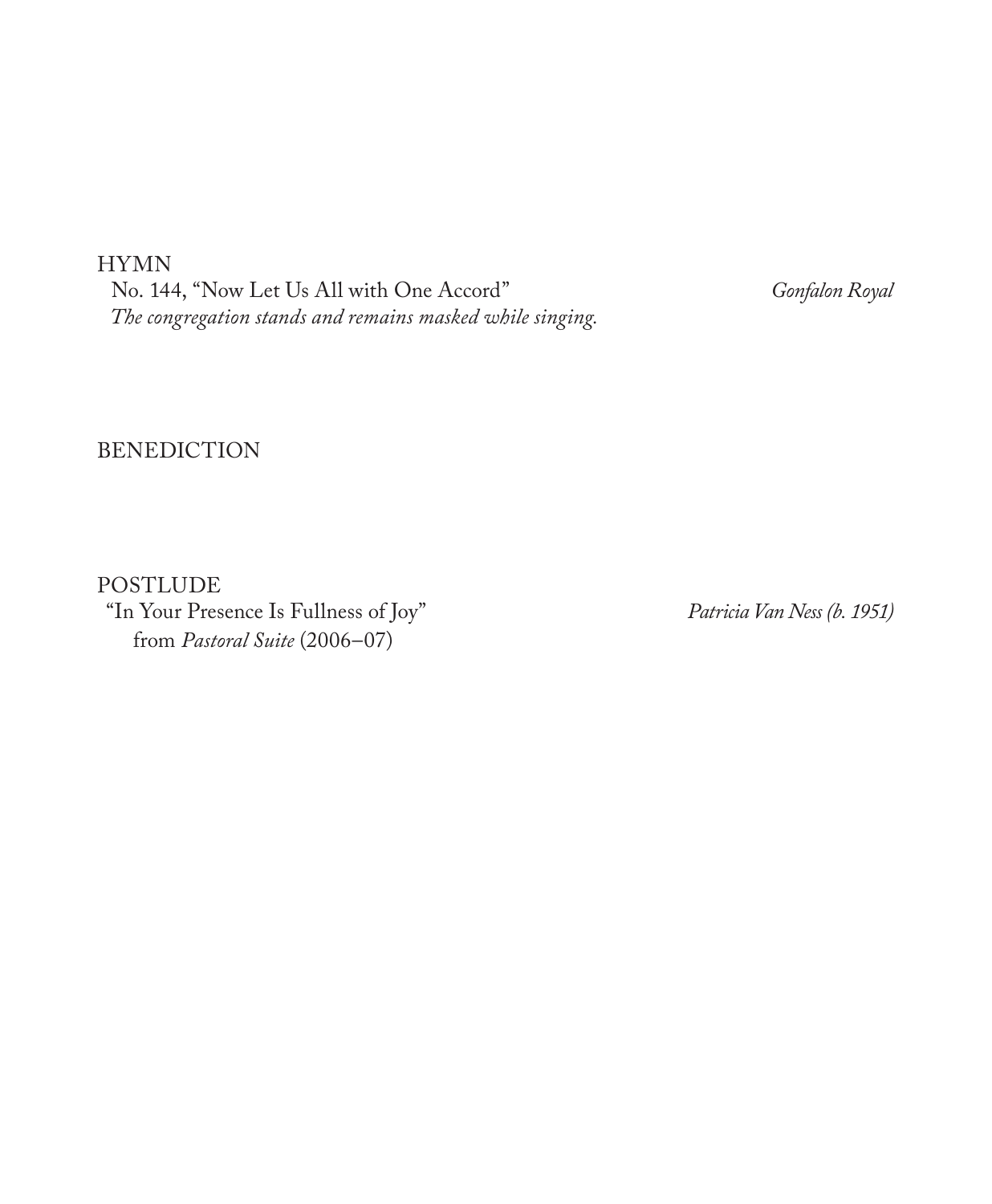## **ANNOUNCEMENTS** Sunday, March 20th, 2022

### WELCOME

Today is the Third Sunday in Lent. The preacher is the The preacher is the Reverend Kevin P. Bryant, Affiliated Minister in the Memorial Church, Harvard Chaplain. The worship leaders are the Reverend Matthew Ichihashi Potts, Pusey Minster in the Memorial Church and Plummer Professor of Christian Morals, Faculty of Divinity; Cheyenne Boon MDiv II; and Laurie Sedgwick MDiv III. The first lesson is read by David Foster and the second lesson by Hanna Carney. The music is provided by the Harvard University Choir under the direction of Edward Elwyn Jones, Gund University Organist and Choirmaster and David von Behren, Assistant University Organist and Choirmaster.

## MUSIC NOTES

One of the great figures of American music, Boston-born composer Alice Parker is the foremost arranger of American hymns and folk-tunes, many of which were prepared during her long association with the Robert Shaw Chorale. Parker's cantata *Melodious Accord* is based upon hymn tunes and texts found in the first five editions of the shape-note hymnal *Genuine Church Music*, which first appeared in 1832, edited by the Mennonite farmer, schoolmaster, and musician, Joseph Funk. "Come, Ye Disconsolate" is based on the famous hymn by Samuel Webbe, setting a text of the Irish poet and translator Thomas Moore.

*Wondrous Love* is a folk hymn whose text was first published in 1811 during the Second Great Awakening, and whose melody derives from a popular English ballad; the text and melody were first published together in the appendix to the 1840 edition of William Walker's shape-note hymnal, *The Southern Harmony*.

British jazz pianist George Shearing composed over 300 works, including the jazz standard, *Lullaby of Birdland*. His organ works came about at the suggestion of Dale Wood, then editor of Sacred Music Press. Blind from birth, Shearing composed the pieces directly onto a recording from which they were transcribed; Wood and Shearing then edited the music and worked out the organ realizations and sounds together at an organ console. The pieces are based on traditional American folk hymns and display both classical and jazz influences.

Patricia Van Ness is Staff Composer at First Church in Cambridge. Her musical style is influenced by the sounds and spirit of Medieval and Renaissance music, and she has received many awards and recognitions for her compositions. Today's postlude is the grand opening movement of her *Pastoral Suite (Seven Prayers)*, written in honor of First Church's longtime music director, Peter Sykes.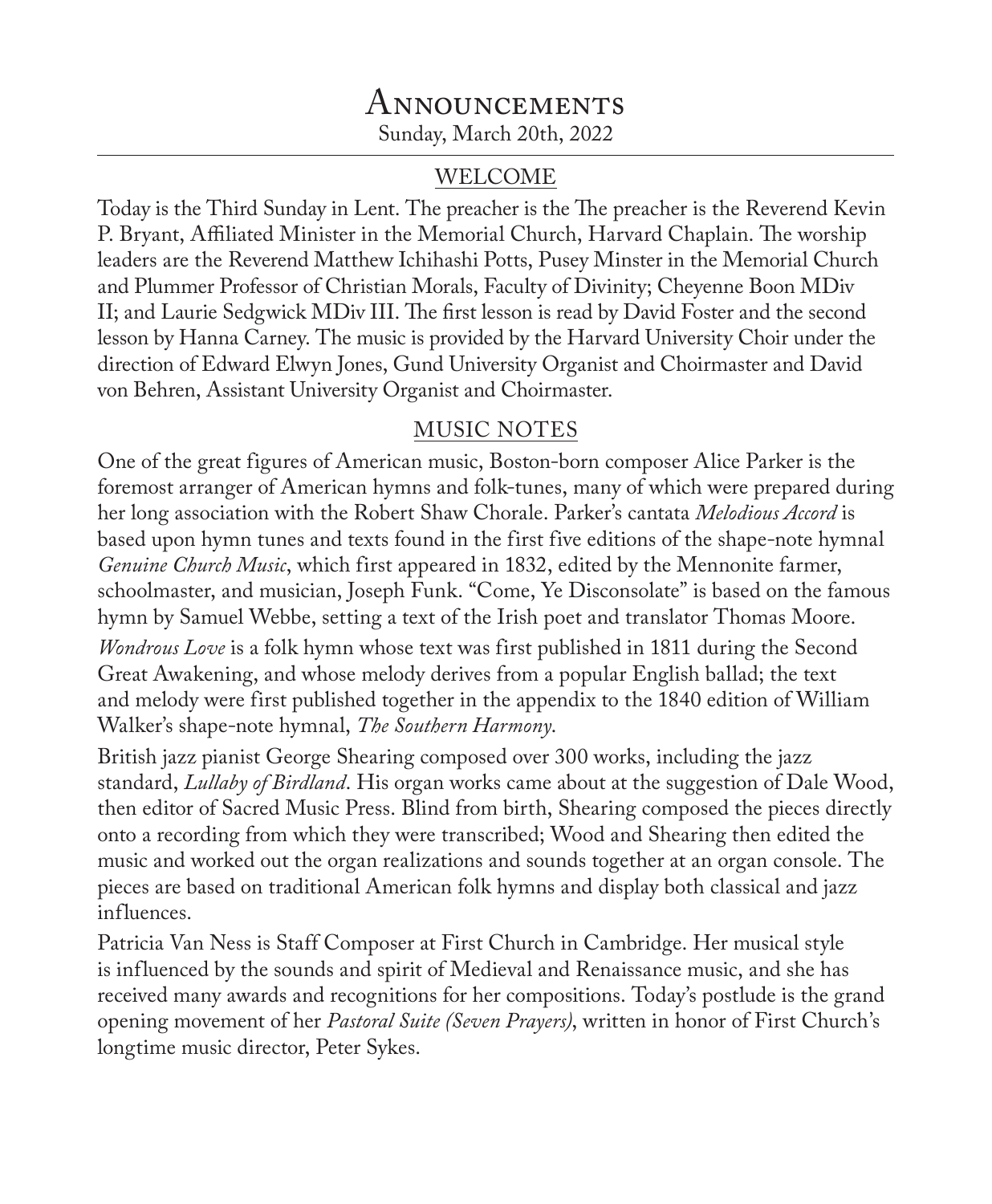### MORNING PRAYERS

Our daily service of Morning Prayers takes place at 8:30 am and has returned to Appleton Chapel. Monday: Yaseen Hashmi MDiv III; Tuesday: Jenny Hoffman '99; Wednesday: Matthew Ichihashi Potts; Thursday: Liam Simmons '22; Friday: Jasper Schoff '22:

## ORGAN RECITAL

On Sunday, March 20 at 4 pm, David von Behren an organ recital including music by Bach, Dupré, Trenney, Cooman, Bruhns, and Reube. Admission is free.

## SPRING CONCERT

On Sunday, April 3 at 4 pm, the Harvard University Choir and Harvard Baroque Chamber Orchestra will present a concert of cantatas by Johann Sebastian Bach: *Himmelskönig, sei willkommen*, BWV 182 and *Laß, Höchster, laß der Hoffnung Strahl*, BWV 198 (also known as the *Trauerode*). Admission is free.

# COVID-19 GUIDELINES

On March 7, Harvard University leadership announced that: "In conjunction with the updated masking guidance from the Cities of Cambridge and Boston, and the CDC, the University will update its indoor masking guidance…effective March 14, with limited exceptions, face coverings on campus will be optional in all indoor spaces on Harvard's campuses."

Indoor masking will be optional for worship at the Memorial Church beginning Sunday, March 20. We recognize that some community members may have concerns about this update. You are most welcome to continue wearing a mask for your own protection, or to protect individuals close to you.

The University continues to closely monitor the public health conditions in the area regarding COVID-19.

We appreciate your assistance and patience this academic year in helping us to take extra precautionary measures to prevent the spread of infection and to prioritize the wellbeing of our community. Thank you for your cooperation and support of the ministries of the Memorial Church.

As we say each Sunday, no matter who you are, no matter where you are, no matter what you believe, no matter who you love, you are welcome here and we are here for you.

## FAITH & LIFE FORUM

The Faith & Life Forum of the Memorial Church explores matters of faith and public life. The Forum takes place in the Buttrick Room in the lower level of the Memorial Church from 9:30– 10:30 am on Sundays. Each week we explore themes such as love, justice, suffering, and salvation in relation to the world in which we live. We learn from scholars and practitioners of religion, religious intellectuals, writers, activists, and artists whose work captures conceptions of the sacred and wrestles with the mysterious dimensions of life. In addition to masking, participants will need to register and attest to their health in order to participate in the weekly forum gatherings.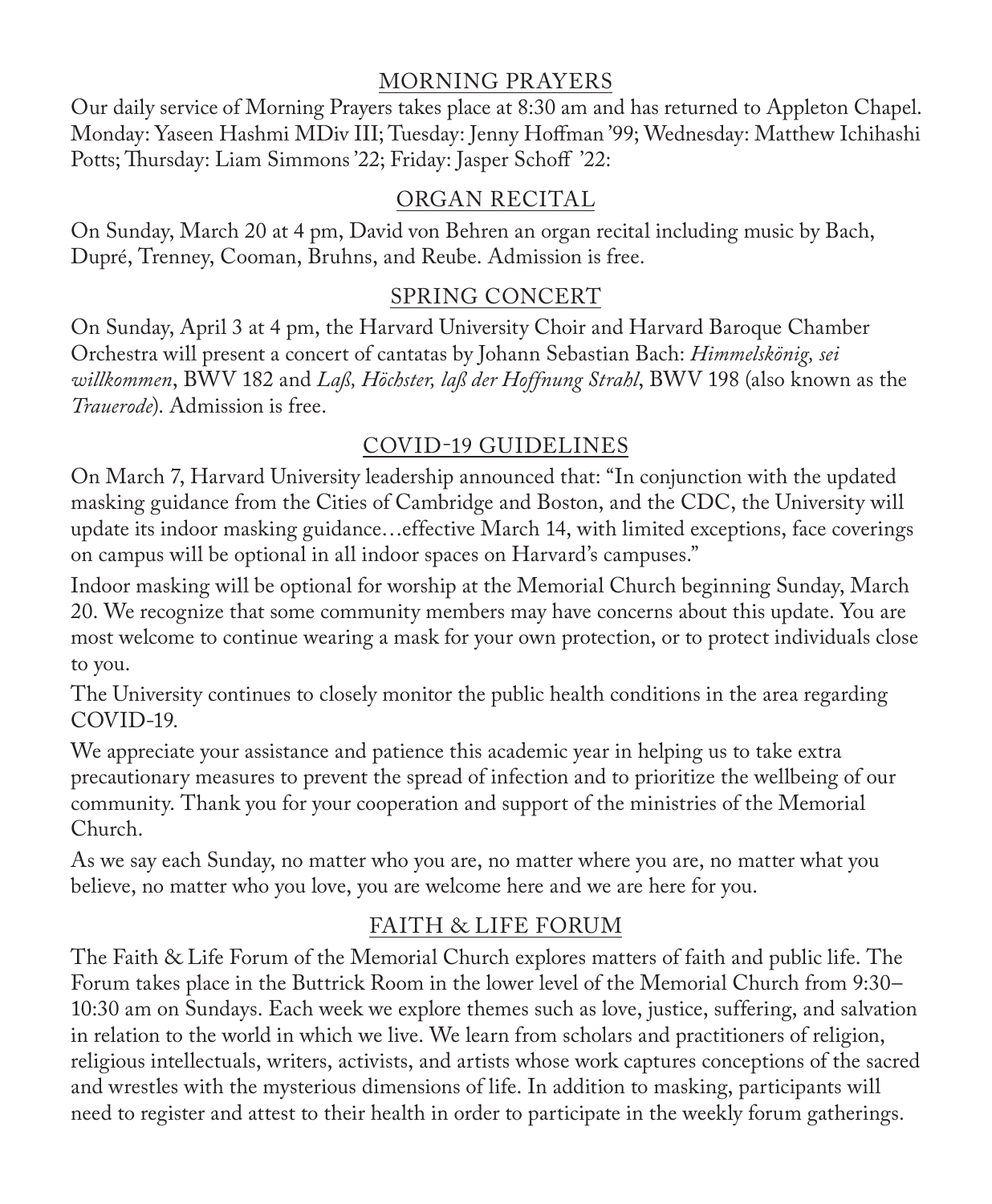All are welcome to join. Please visit our website to learn more.

## CHURCH SCHOOL

The Church School offers Christian education classes for children of age three through sixteen. All classes are held during Sunday Services in the Fall and Spring Terms. To participate in the Church School program, parents or guardians need to register their children, and to attest to the state of their children's health weekly.

Please visit our website to learn more or email Assistant Minister, Calvon Jones (*calvon\_ jones@ harvard.edu*), with any questions. The Rev. Jones and the Church School team are excited to announce the launch of our newly designed MemChurch School digital platform. Our children and families will have access to fun, exciting, and educational episodes, steeped in stories of love and humanity. Take a virtual journey to a digital place where the Bible comes to life. You can find episodes at: https://bit.ly/3iUtEWV

## BABY OASIS

During Sunday services, our Baby Oasis is available for young children and infants in the lower level of the church. Parents and their children are welcome to use this respite space during worship, complete with an audio broadcast of the service.

## STUDENT OPPORTUNITIES

Our weekly student programming opportunities are in full swing! Join us on Tuesdays from 5–6 pmfor our Queer-Affirming Bible study for students downstairs in the Oasis. Whether you are brand new to the Bible or looking to experience it in a new way, you are welcome! On Wednesday evenings at 8 pm, we gather for a candlelit communion service for students (colloquially known as "Milkshake Mass"), followed by milkshakes down in the kitchen. If you want to learn more, feel free to reach out to our Student Program Coordinator, Anna Burnham, at *anna\_burnham@ harvard.edu*, or find her in the narthex after service.

## AFTER-SCHOOL SNACK

Looking for a space to relax, connect with other students, and grab some good food towards the end of your week? Join Professor Potts, his family, and their dog Suki for weekly After-School Snack at Sparks House, 21 Kirkland St., Thursdays from 4–5:30 pm. Feel free to drop in and out as you need. Bring a friend!

## STUDENT OASIS

The Student Oasis in the lower level of the Memorial Church is a tranquil and relaxing space for study, for meeting friends and fellow students, and even cooking a favorite meal in the full-service kitchen. Located in the heart of Harvard Yard, the Oasis is open daily to Harvard students during the academic term. For more information and the hours of operation, visit *https://memorialchurch.harvard.edu/studentoasis*

## LOVE UNITED BLACK FELLOWSHIP

The Memorial Church is happy to announce the launch of the Love United Black Fellowship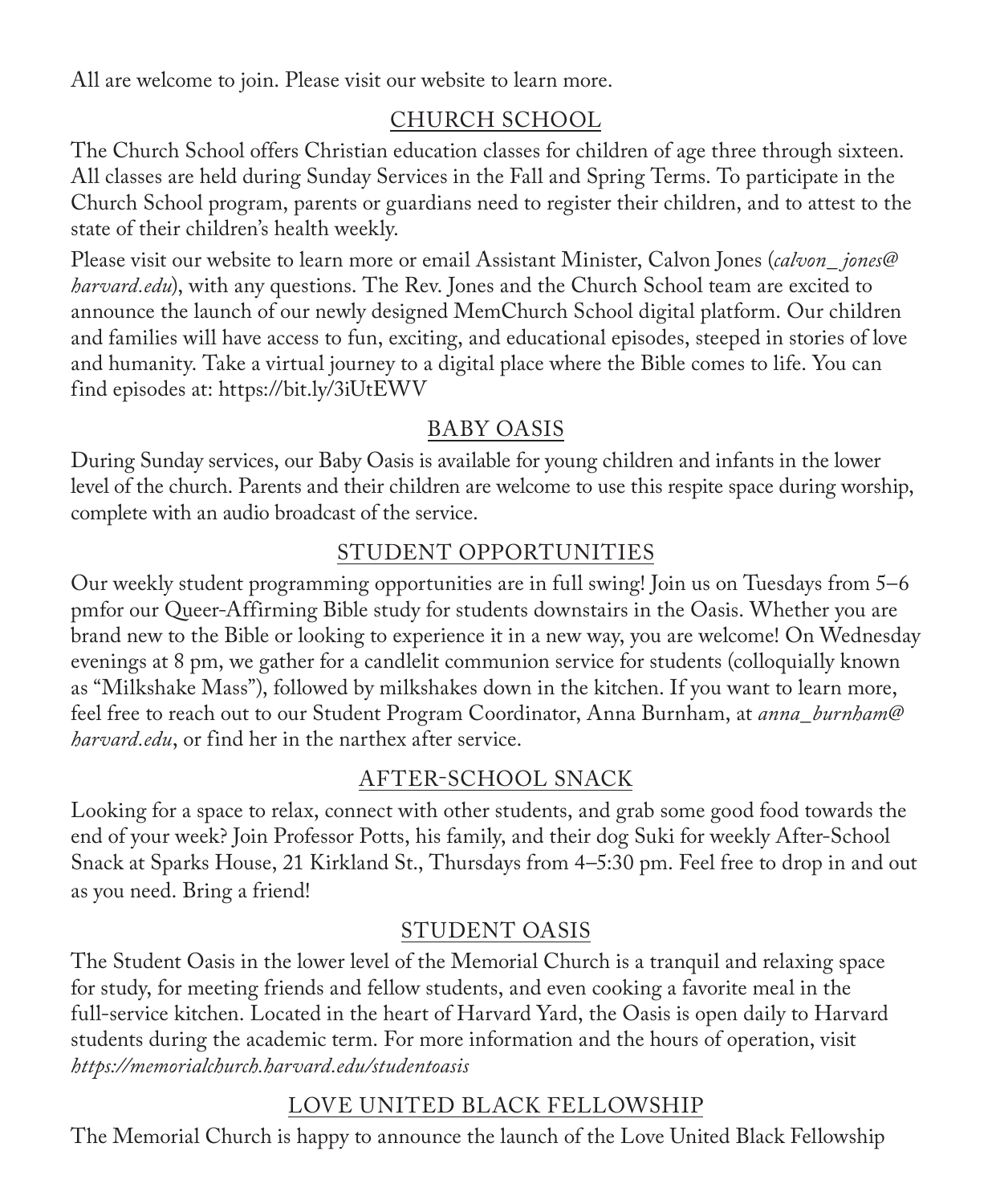(LUBF), a new ministry that seeks to curate a welcoming space for persons of color in the Harvard community. The fellowship will draw on the traditions and customs of Africa and the African Diaspora to foster theological conversations, engaging activities, spoken word and musical moments, opportunities of fellowship, and worship services that present a sense of "home" on the Harvard campus. The LUBF will launch this new ministry at 3 pm, March 27, in the Sanctuary of the Memorial Church. Come and experience powerful music from the African tradition, a dynamic word, fellowship and food. All are welcome! For more information, please email Assistant Minister, the Rev. Calvon T. Jones at *calvon\_ jones@harvard.edu*

## BAPTISM

We are blessed to announce that the Sacrament of Holy Baptism will take place on Children's Sunday, May 1. If you would like to have your child baptized or are interested in learning more about baptisms in general please email the Rev. Calvon Jones (*calvon\_ jones@harvard.edu*).

## JOYS AND CONCERNS

The psalmist writes, "Even before a word is on my tongue, O Lord, you know it completely." Prayer reminds us of our relationship to God and one another; it emphasizes our oneness as the Body of Christ. What weighs on your heart? How can we join you in prayer? We invite you to share your joys and concerns so that we may communally uplift them to God in the Prayers of the People during Sunday Services. Please send your prayer requests to the Rev. Alanna Sullivan (*alanna\_sullivan*@*harvard.edu*).

## PASTORAL CARE LINE

The clergy at the Memorial Church have established a pastoral care line if you would like spiritual or pastoral care during a difficult time. Please call or text 617-595-9044 and a clergyperson will follow up with you shortly.

## LISTEN TO SUNDAY WORSHIP AND MORNING PRAYERS

Sunday services are broadcast on Harvard's radio station, WHRB 95.3 FM in term; a live stream of the service is available at *whrb.org*. Recordings of Sunday Worship Services and Sunday Sermons are available on our website, *memorialchurch.harvard.edu*, during the week following the service. Sunday Sermons and Morning Prayers are also available on SoundCloud at *http://bit.ly/sundaysermons* and *http://bit.ly/morningprayers* respectively, and on iTunes—search "Harvard Memorial Church" from your iTunes app.

## STAY CONNECTED TO THE MEMORIAL CHURCH

**E-mail:** Join our e-mail list and stay up-to-date with all the happenings in the Memorial Church. To sign up, visit our website at *memorialchurch.harvard.edu*

**Like us on Facebook:** *facebook.com/harvardmemorialchurch*

**Follow us on Twitter:** *twitter.com/memchurch*

and **Instagram:** *instagram.com/memchurch*

**Watch us on YouTube:** *youtube.com/memchurchharvard*